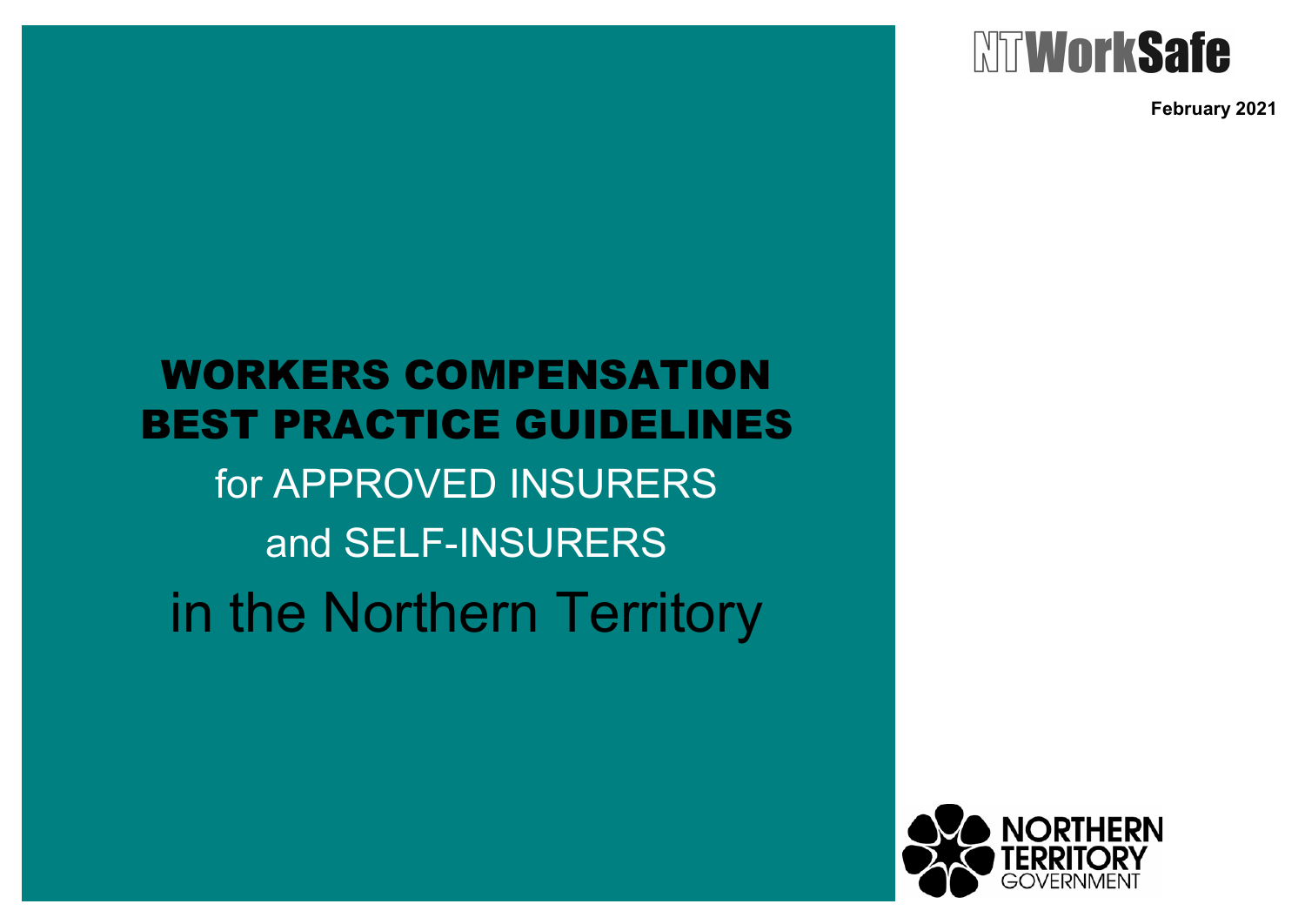## Workers Compensation

#### **NT WorkSafe**

is the administrative arm of the *Work Health Authority* and administers the *Work Health and Safety (National Uniform Legislation) Act*, the *Return to Work Act* (the Act), the *Transport of Dangerous Goods by Road and Rail (National Uniform Legislation) Act*, the *Dangerous Goods Act* and the *Radioactive Ores and Concentrates (Packaging and Transport) Act and Electrical Reform* Act and related Regulations on behalf of the Northern Territory

**One of the functions of NT WorkSafe is to approve insurers and self-insurers for providing workers' compensation insurance. It is important that insurers and selfinsurers work co-operatively with NT WorkSafe to help achieve the best performance for our scheme.** 

With this in mind, NT WorkSafe has developed best practice guidelines with a view to achieving the following outcomes:

- Consistent claims management with a focus on fairness, timeliness and effectiveness.
- An understanding by employers that there is a relationship between effective risk management and a reduction in workplace accidents.
- Premiums set by insurers for individual employers:

**i** 

- Encourage employers to develop and maintain safe work practices, and
- Penalize employers that do not ensure the maintenance of safe work practices
- Information is made available to employers and workers so that there is increased awareness of the key issues, rights and responsibilities in the workers' compensation process.
- Data is transferred from insurers to NT WorkSafe in a timely and accurate manner.

*Throughout this document the use of the words "approved insurers" or "insurers", includes self-insurers except for the Employer check list in Guideline 2, Guidelines 19, 20 and 24 and where we specifically note the guideline does not apply.* 

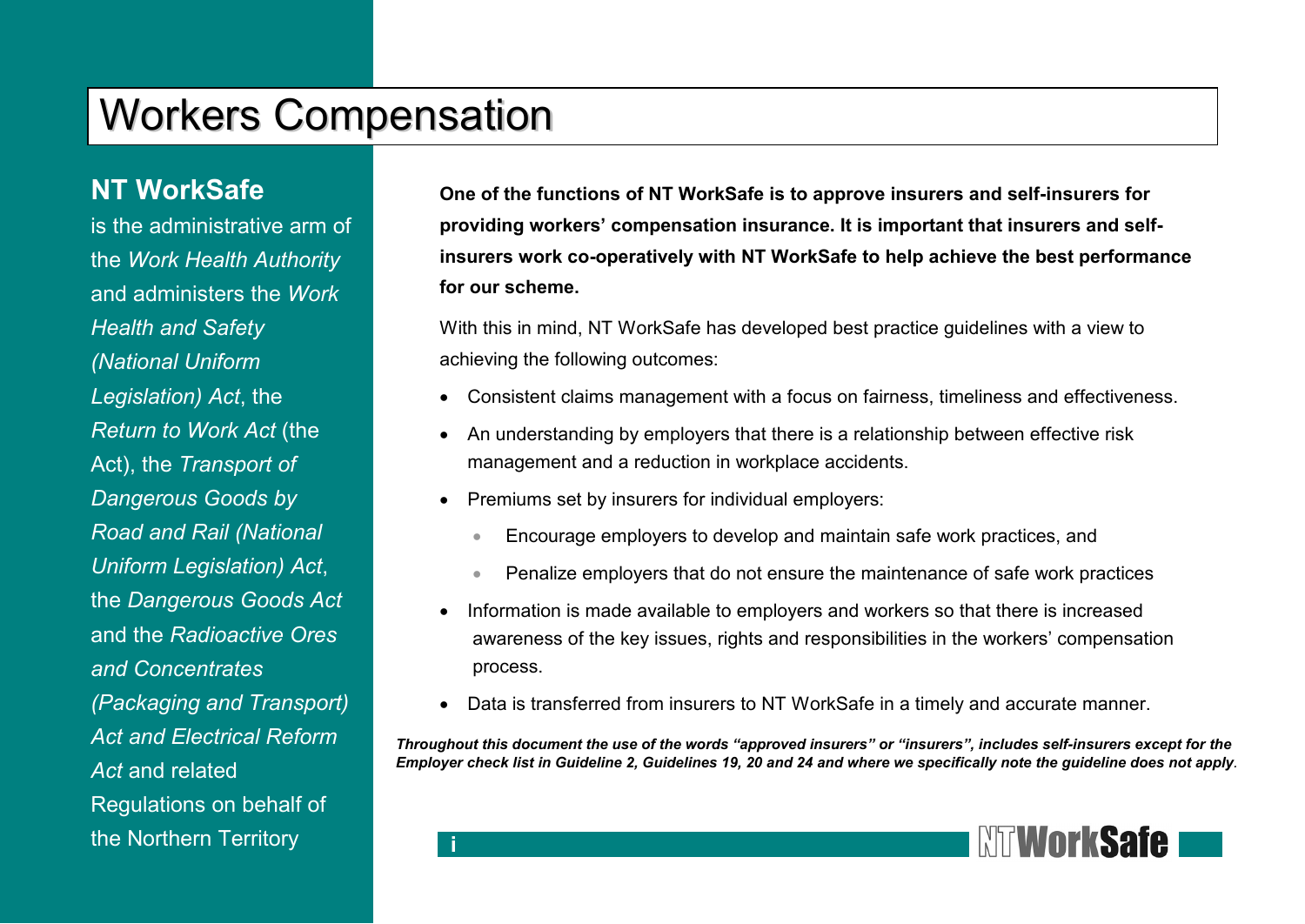Recognising that workers' compensation claims are the result of injury and incapacity suffered by members of the community, approved insurers will treat injured workers with care and understanding. The image to fulfil is one of fairness and honesty in dealing with injured workers.

The **Guidelines** are designed to achieve a sensible and reasonable approach by approved insurers as well as consistency as far as possible with the focus on a fair, speedy and effective handling of workers' compensation claims.

While the **Guidelines** should contribute to improving efficiency of claims management, they are not intended to replace existing sound practices.

Approved insurers expect injured workers will reasonably and sensibly participate in the necessary medical treatment and rehabilitation programs to ensure an early return to the workplace. To achieve a cost effective, productive and meaningful workers' compensation system in the NT, it is recognised that there must not only be a commitment by insurers and employers, but also injured workers.

The **Best Practice Guidelines** is intended to be a living document and as such, may be progressively developed following consultation with stakeholders and approved insurers.

**The Best Practice Guidelines** has been developed in consultation with approved insurers.

These Guidelines are not presented as rules but rather a framework within which approved insurers should work recognising the need for discretion for approved insurer management. They are intended as minimum standards which approved insurers are encouraged to improve upon.

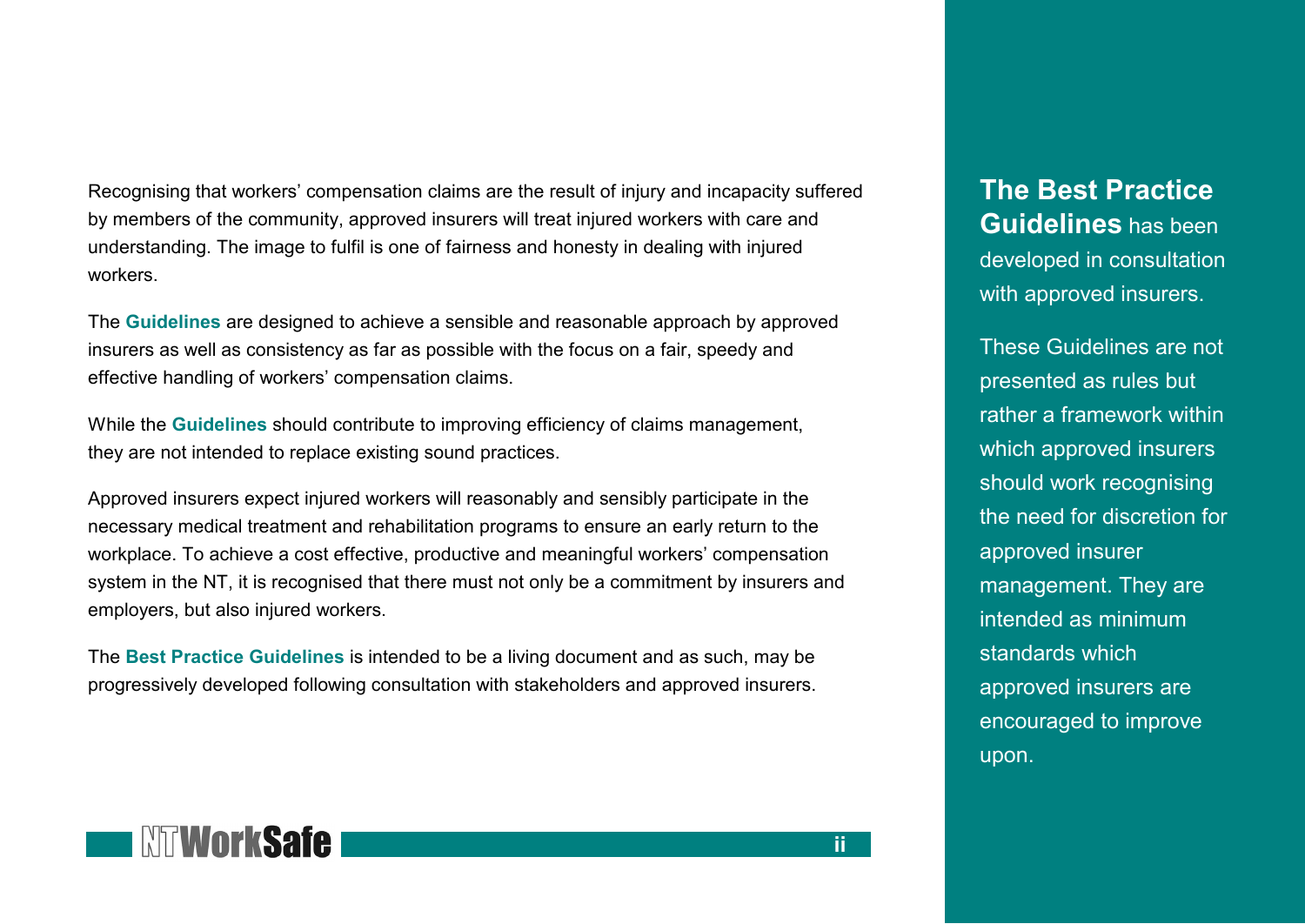# **BEST** PRACTICE GUIDELINES

for APPROVED **INSURERS** and SELF-**INSURERS** in the **Northern Territory** 

### **Contents**

#### **SECTION 1 general obligations**

| $\mathbf{1}$ .                                               |
|--------------------------------------------------------------|
| 2.                                                           |
| 3.                                                           |
| 4.                                                           |
| 5.                                                           |
| 6.                                                           |
| Early Intervention/Personal Injury Management Plans 4<br>7.  |
| 8.                                                           |
| 9.                                                           |
|                                                              |
|                                                              |
|                                                              |
|                                                              |
|                                                              |
|                                                              |
|                                                              |
|                                                              |
|                                                              |
|                                                              |
|                                                              |
|                                                              |
|                                                              |
|                                                              |
|                                                              |
|                                                              |
|                                                              |
| 26. Difficulty calculating Normal Weekly Earnings (NWE) 13   |
| 27. Taxi Arrangements for Interstate Medical Appointments 14 |
|                                                              |
|                                                              |

**SECTION 2 service standards**

| TABLE 1                           | Page 1  |  |  |  |  |  |
|-----------------------------------|---------|--|--|--|--|--|
| <b>Schedule of</b>                |         |  |  |  |  |  |
| <b>Performance Indicators</b>     |         |  |  |  |  |  |
| <b>TABLE 2</b>                    | Page 2  |  |  |  |  |  |
| <b>Employer and Worker</b><br>▀   |         |  |  |  |  |  |
| <b>Information Kit checklists</b> |         |  |  |  |  |  |
| <b>TABLE 3</b>                    | Page 17 |  |  |  |  |  |
| <b>Service Standards</b>          |         |  |  |  |  |  |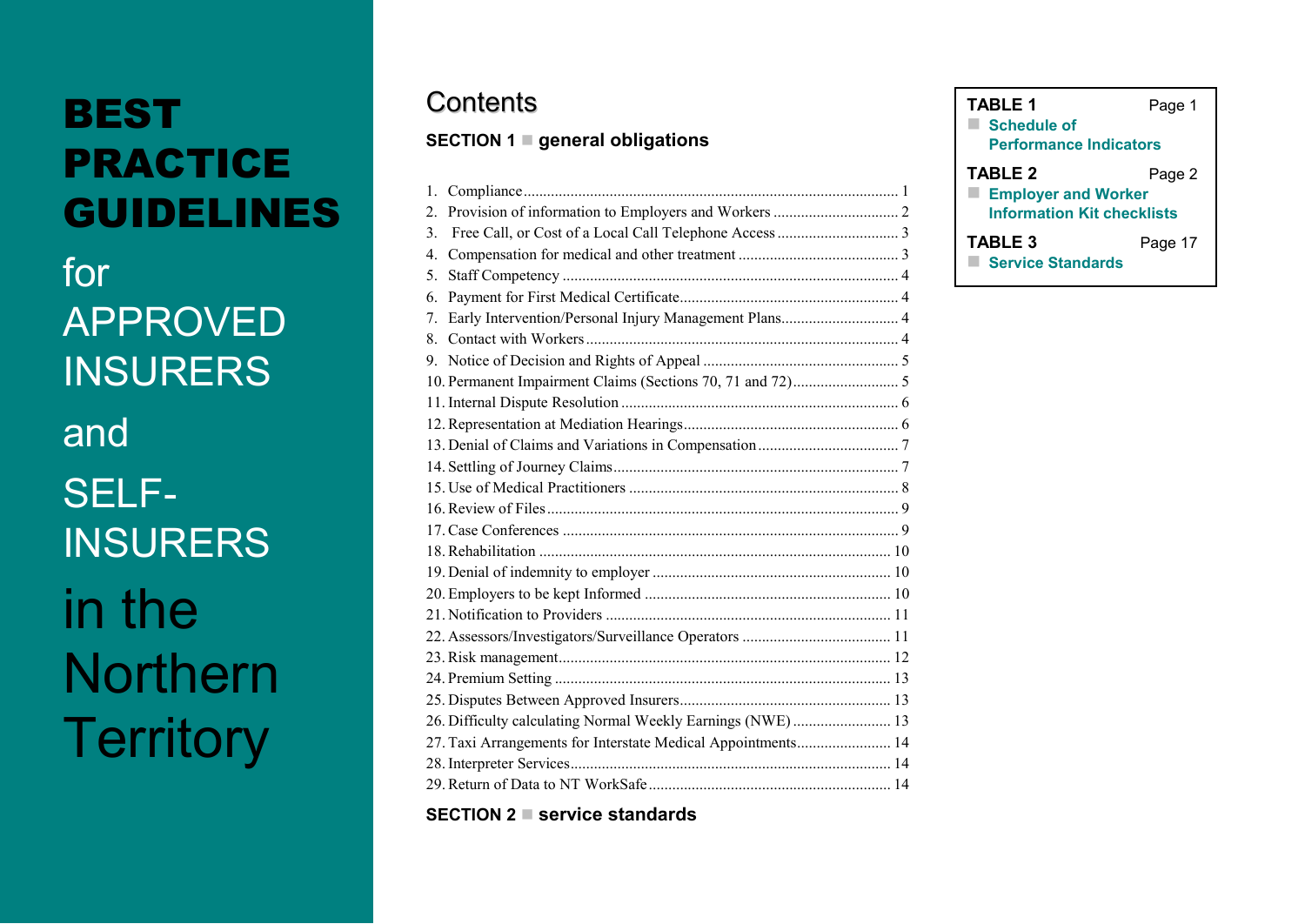# SECTION 1 – general obligations

### <span id="page-4-0"></span>1. Compliance

In the interests of raising service standards and achieving consistency insurers have committed to voluntarily comply with these general obligations and have agreed to undertake self audits against the guidelines and service standards shown in the **Schedule of Performance Indicators**.

#### **TABLE 1 Schedule of Performance Indicators**

| <b>Performance indicator</b>                                       | No.            | <b>Standard</b>                                                 | <b>Measure</b>                      | <b>Frequency</b> |
|--------------------------------------------------------------------|----------------|-----------------------------------------------------------------|-------------------------------------|------------------|
| Employer information *                                             | 2              | In accordance with guideline                                    | Document developed and supplied     | Annual           |
| Worker information                                                 | $\overline{2}$ | In accordance with guideline<br>Document developed and supplied |                                     | Annual           |
| Free or local call number                                          | 3              | In accordance with guideline<br>Number available                |                                     | Annual           |
| Staff competency                                                   | 5              | In accordance with guideline                                    | Staff trained                       | Annual           |
| Early intervention guideline / personal<br>injury management plans |                | Insurer's own guideline<br>Developed and staff trained          |                                     | Annual           |
| Contact with workers                                               | 8              | Minimum 6 months                                                | Self Audit                          | Quarterly        |
| Notice of Decision                                                 | 9              | Compliance<br>Legislation                                       |                                     | Annual           |
| Permanent impairment                                               | 10             | Notifying workers of rights and ongoing entitlements            | Self Audit                          | Quarterly        |
| Internal dispute resolution                                        | 11             | Insurer to develop                                              | In place and promoted               | Annual           |
| Use of medical practitioners                                       | 15             | Legislation                                                     | Compliance                          | Annual           |
| Review of files / case management plans                            | 16             | Insurer's own guideline                                         | Developed and staff trained         | Annual           |
| Premium setting *                                                  | 24             | In accordance with guideline                                    | Undertaking to NT WorkSafe          | Annual           |
| Taxi arrangements                                                  | 27             | In accordance with guideline                                    | Self Audit                          | Quarterly        |
| Data returns                                                       | 29             | In accordance with guideline 90% compliance                     | Error rates assessed by NT WorkSafe | <b>Monthly</b>   |

**\*** *Not Applicable to Self Insurers*

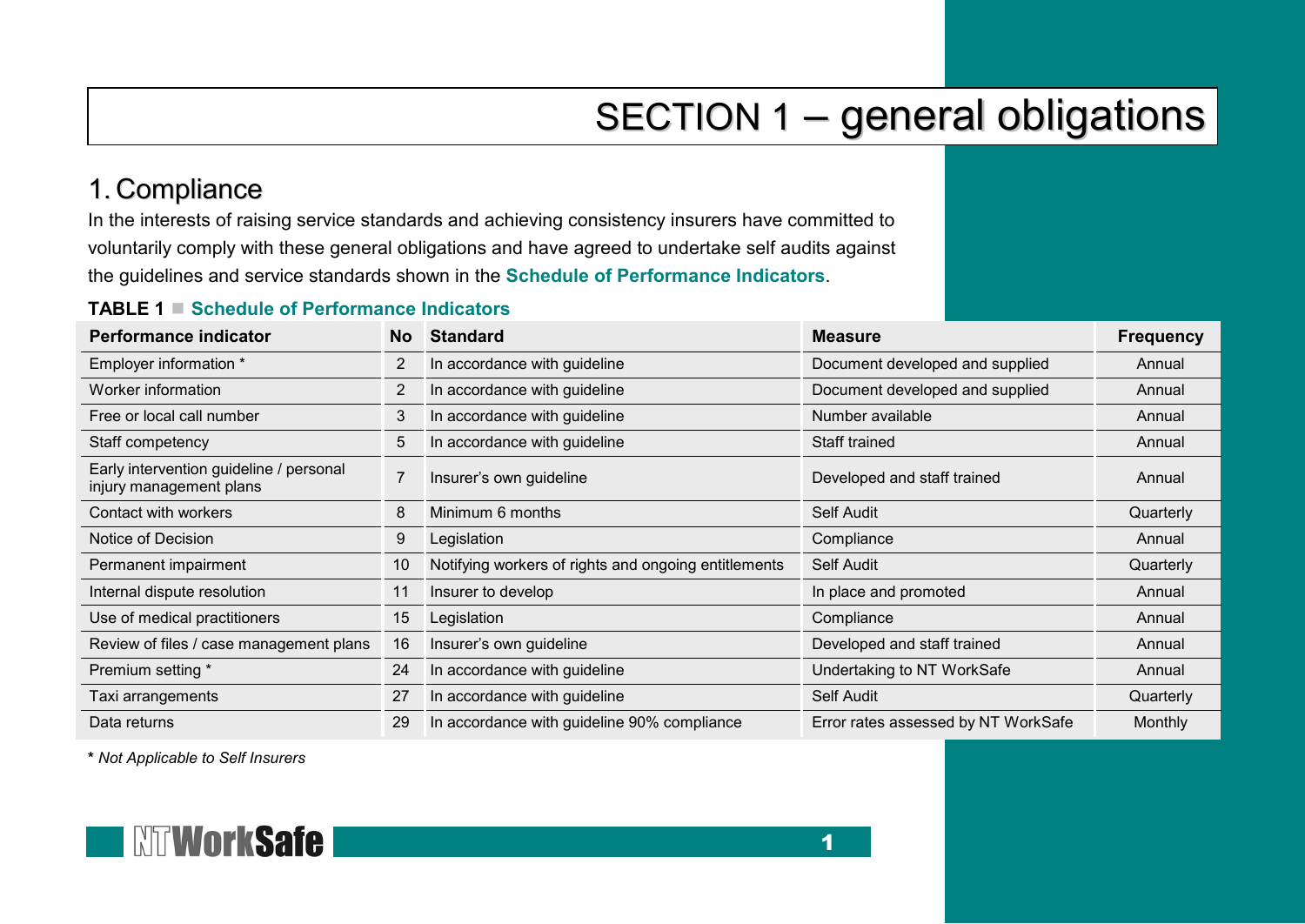# **SECTION 1** general obligations

#### **Employers**

At the time a policy is issued, insurers will provide employers with information on the claims process (which may be electronic, or in writing at the employer's request) which will include but is not limited to:

- $\Box$  statutory requirements Section 84
- $\Box$  calculation of compensation rates
- $\Box$  the process for payment of compensation and reimbursement
- $\Box$  the importance of promptly passing on receipts or other documentation to the insurer
- $\Box$  the consequences of each of the three possible liability decisions
- $\Box$  the possibility of claims being deemed
- $\Box$  unlawful discontinuance of weekly payments – Section 69
- $\Box$  requirement to take all reasonable steps to provide suitable employment – Section 75A
- $\Box$  employer to give a proposal in writing for a return to work plan – Section 75A
- $\Box$  the benefits of an employer having an injury management program and making this known to its workers
- $\Box$  late payments of compensation (penalty interest) – Section 89
- $\Box$  employer not to dismiss worker Section 65C

This information is to be reinforced at the time of any claim.

### <span id="page-5-0"></span>2. Provision of information to Employers and Workers

For many employers and workers the workers' compensation claim is an infrequent event and there is a lack of knowledge about the actual process and the entitlements under legislation. To change this situation insurers are required to develop **information kits** as follows:

#### **TABLE 2 Employer and Worker Information Kit checklists**

#### **Workers**

Injured workers are to be treated with care and understanding and insurers should supply all workers who claim with general information about the claim.

#### **FOR ACCEPTED CLAIMS**

Including but not limited to:

- $\Box$  an explanation of the entitlement based on normal weekly earnings, including an invitation to receive further detail on how compensation was calculated. Workers should be informed that they may have an entitlement to be paid for the value of benefits received in lieu of cash (non cash benefits).
- $\square$  an outline of entitlements (e.g. reasonable medical expenses)
- $\Box$  travelling costs for treatment
- $\Box$  obligations in relation to the rehabilitation process
- $\Box$  information that if workers are unable to pay in advance for the cost of medications that they should discuss their circumstances with the insurer.
- $\Box$  reduction in weekly benefits after an aggregate of 26 weeks of total or partial incapacity
- $\Box$  for long term incapacity the implications of re-assessing loss of earning capacity after 104 weeks having regard to most profitable employment, whether or not such employment is available. Information should be included that any action to reduce payments will be subject to the right of appeal.
- $\Box$  capping of weekly benefits to 260 weeks in the aggregate, with medical and other treatment costs to continue for an additional 12 months before ending – this does not apply for workers with a permanent impairment of 15% or more

It is acceptable for relevant information to be provided at appropriate trigger points rather than providing unnecessary information up front.

#### **FOR DEFERRED CLAIMS**

The letter from the insurer must provide full information about the deferral and the entitlements to compensation during the deferral period.

#### **FOR DISPUTED CLAIMS**

Formal notice must be provided, including information on mediation.

If a Deferred Claim or Disputed Claim is subsequently Accepted, then the information outlined for Accepted If a Deferred Claim or Disputed Claim is subsequently Accepted, then the information outlined for Accepted Injured workers will be given the name of their case manager and a direct telephone number for personal contact. Claims must then be supplied.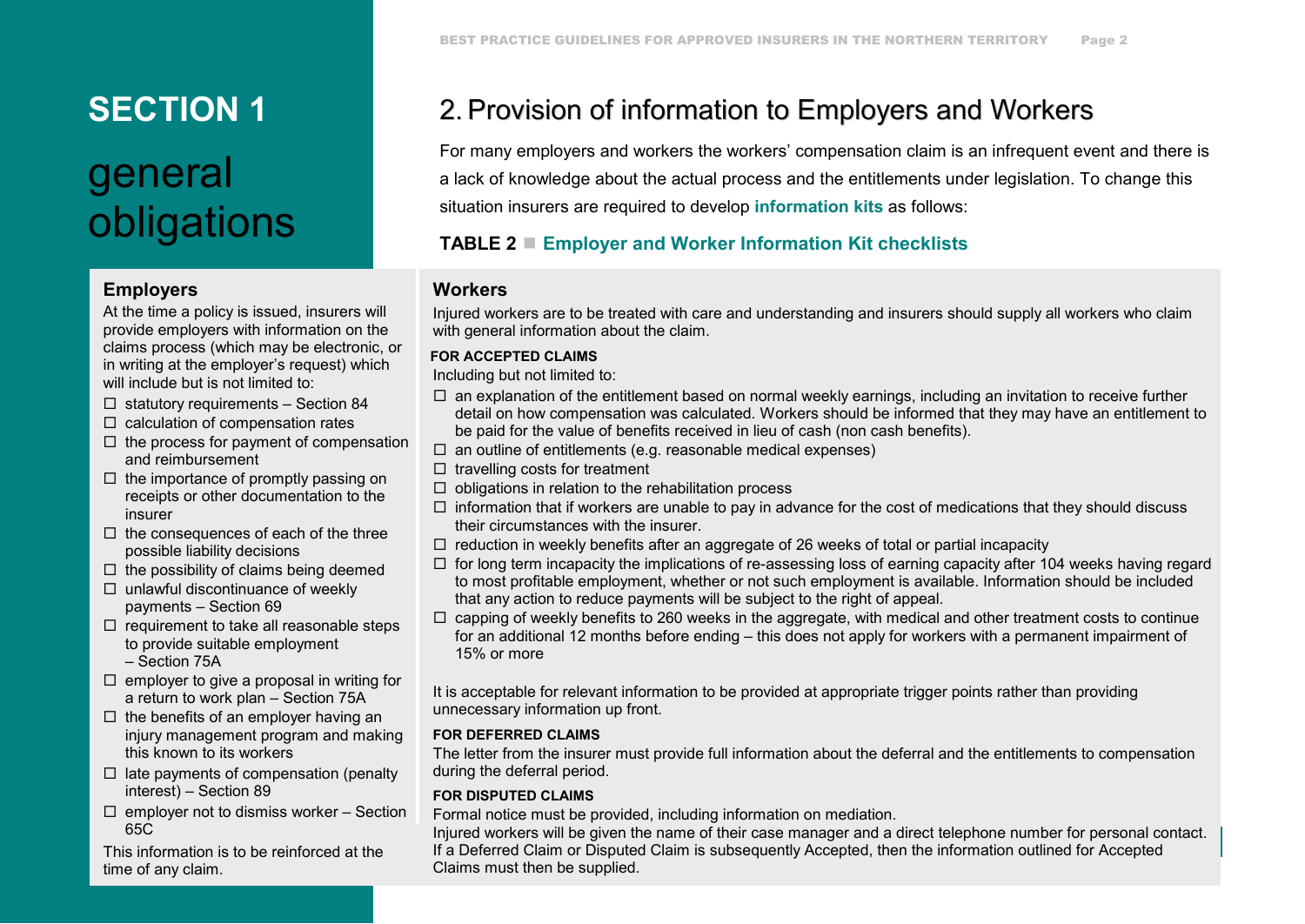### <span id="page-6-0"></span>3. Free Call, or Cost of a Local Call Telephone Access

Insurers are to make available a free call 1800 number, or cost of a local call 13 or 1300 number, which must be supplied in addition to the direct telephone number.

Where practicable, the number for workers' compensation for injured workers should be shown on the insurer's website for the Darwin Office contact details.

#### <span id="page-6-1"></span>4. Compensation for medical and other treatment

The inability to access treatment and rehabilitation services could have an adverse outcome in terms of the period of recovery and time that a worker is unable to resume work.

Medical treatment that has been recommended by the workers treating medical practitioner should not be denied, unless there is a supporting medical opinion or it is obvious for factual reasons (for example treatment proposed on an unrelated part of the body).

Within 14 days of a decision to dispute a particular costs incurred, or proposed to be incurred, by a worker a notice must be served on the worker. A copy of the notice served on the worker and the contrary medical opinion must also be served on the worker's treating medical practitioner.

Where there is conflict in medical advice or opinion, every attempt should be made by the insurer to resolve the issue.

Insurers should make a value judgement case by case as to the likelihood of their decision being maintained.

## **SECTION 1**

general obligations

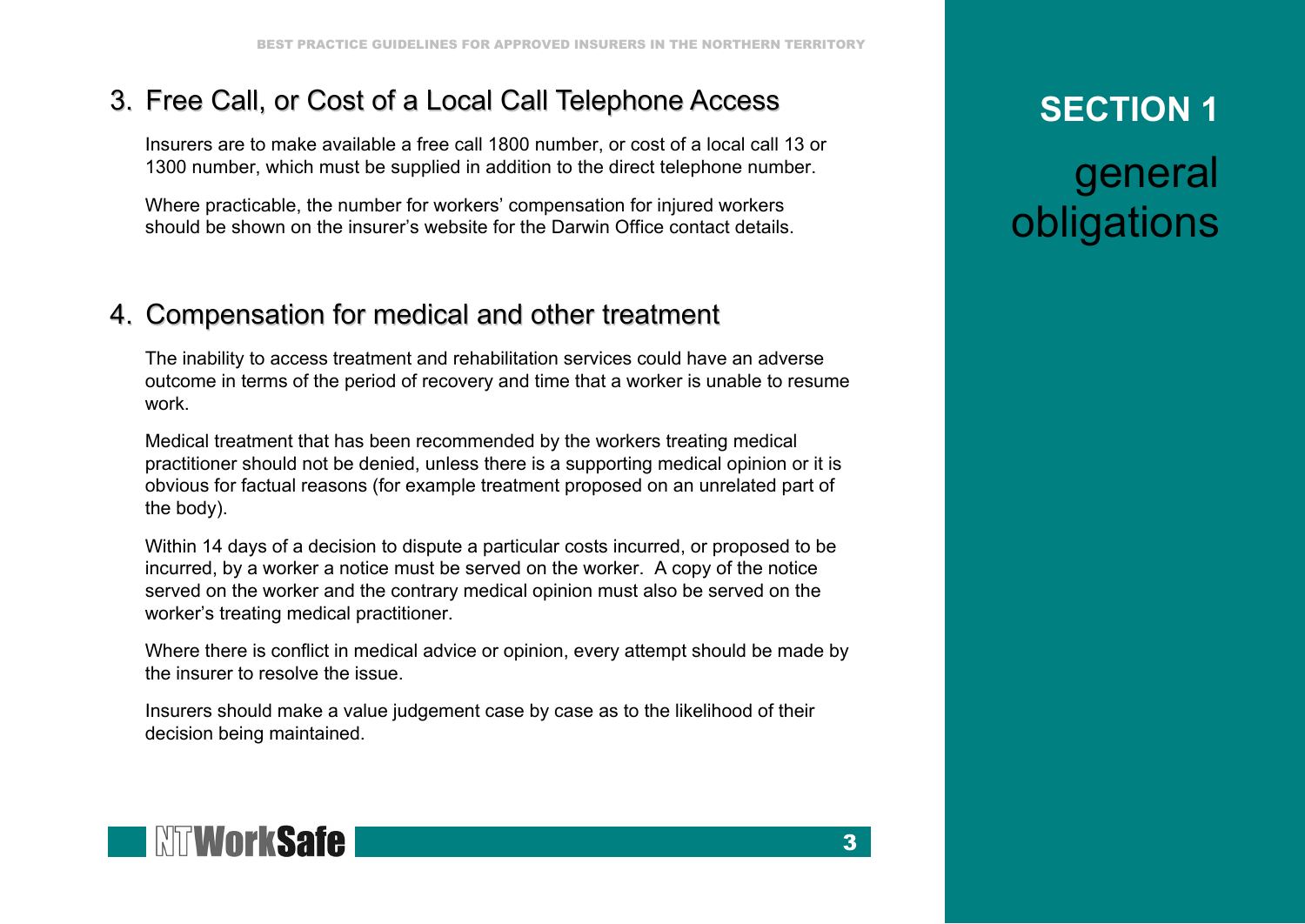# general obligations

BEST PRACTICE GUIDELINES FOR APPROVED INSURERS IN THE NORTHERN TERRITORY

#### 5. Staff Competency

<span id="page-7-0"></span>All claims staff handling workers compensation claims are to complete the NT WorkSafe – *Northern Territory Workers Compensation Online Training Program.*  The program provides an overview of NT legislation and a consistent approach to claims management including the terminology used.

Approved insurers should ensure staff handling workers' compensation matters are kept well informed of changes to relevant legislation and practices by conducting appropriate training sessions, workshops and the like. Insurers should give consideration to development of a code of conduct in relation to dealing with workers.

#### <span id="page-7-1"></span>6. Payment for First Medical Certificate

The First Medical Certificate is an important administrative tool to help insurers determine liability and as such insurers should pay for the cost of the certificate regardless of the decision on liability.

### <span id="page-7-2"></span>7. Early Intervention/Personal Injury Management Plans

Insurers should have their own best practice guidelines for early intervention including where appropriate, personal injury management plans (personalised plan) for incapacitated workers. Insurance claims staff are to apply these guidelines to help achieve best outcomes.

#### <span id="page-7-3"></span>8. Contact with Workers

4

Best outcomes are achieved if workers are contacted on a regular basis for discussion on the progress and future plan for managing their claim.

Unless exceptional circumstances apply, insurers should not allow more than six months between contacts.

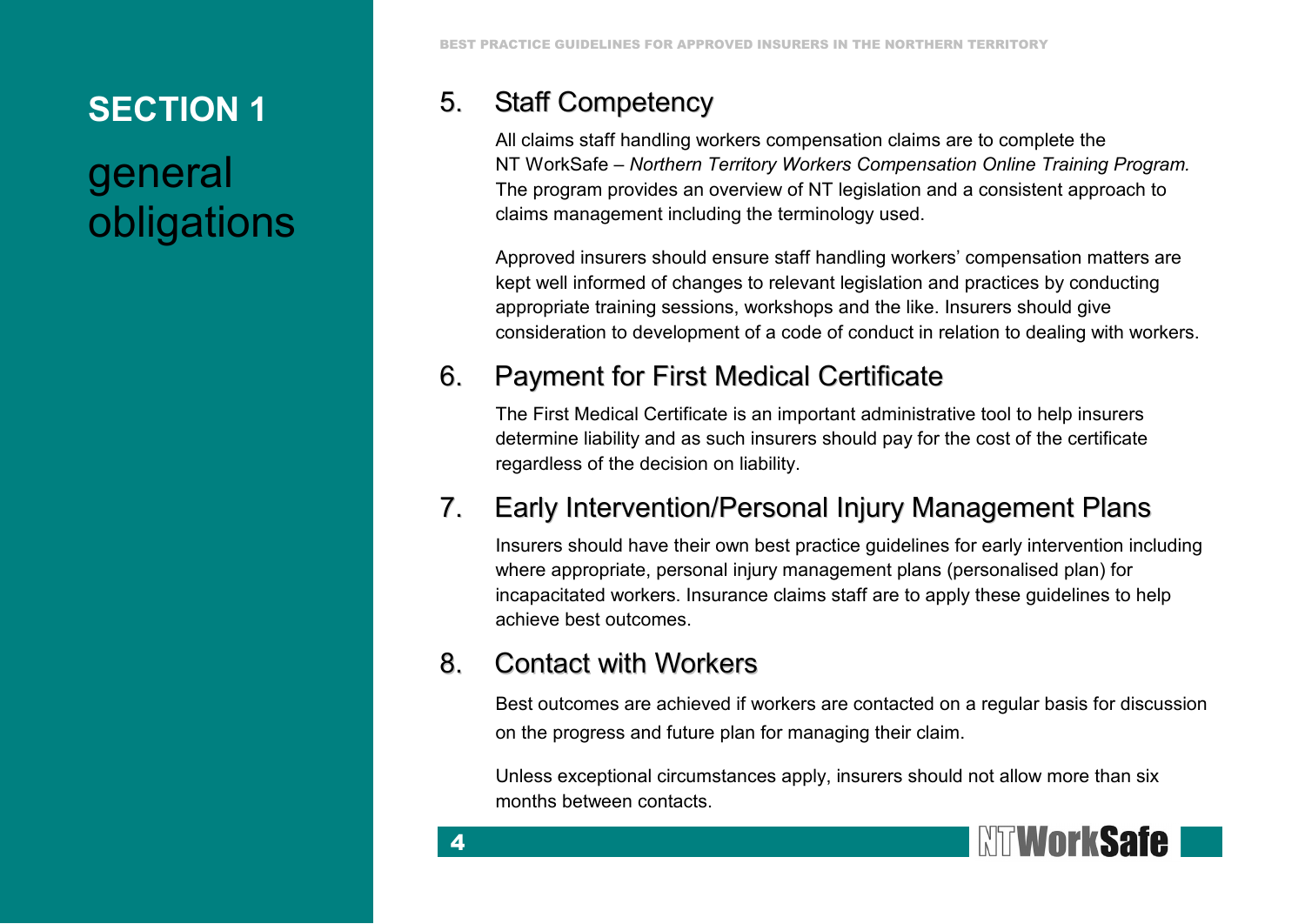### 9. Notice of Decision and Rights of Appeal

<span id="page-8-0"></span>The intention of the approved form "Notice of Decision and Rights of Appeal" is to advise the worker of a rejection, cancellation or reduction of workers' compensation benefits and advise the worker of their right to appeal. The reasons for this decision must be detailed on the form, and shall provide **sufficient information for the claimant to understand fully** why liability is disputed or benefits reduced or cancelled. For example, a general statement "you are not incapacitated for work" does not provide enough information – the insurer should include an explanation as to why the insurer is of that opinion.

Plain language should be used, avoiding wording that is overly legalistic.

The approved form must accompany any decision to dispute liability, reduce or cancel benefits except as provided otherwise in the Act e.g. fraudulent claims where issuance of the form is not required.

### <span id="page-8-1"></span>10. Permanent Impairment Claims (Sections 70, 71 and 72)

When an approved insurer has information to support an entitlement to a permanent impairment claim, it should inform the worker of their rights and the means to achieve any entitlement. Workers must be informed that a permanent impairment payment does not result in other entitlements ceasing.

Payment for the costs of permanent impairment reassessments arranged by the Authority is a cost imposed on the employer (insurer/self-insurer).

## **SECTION 1**

general obligations

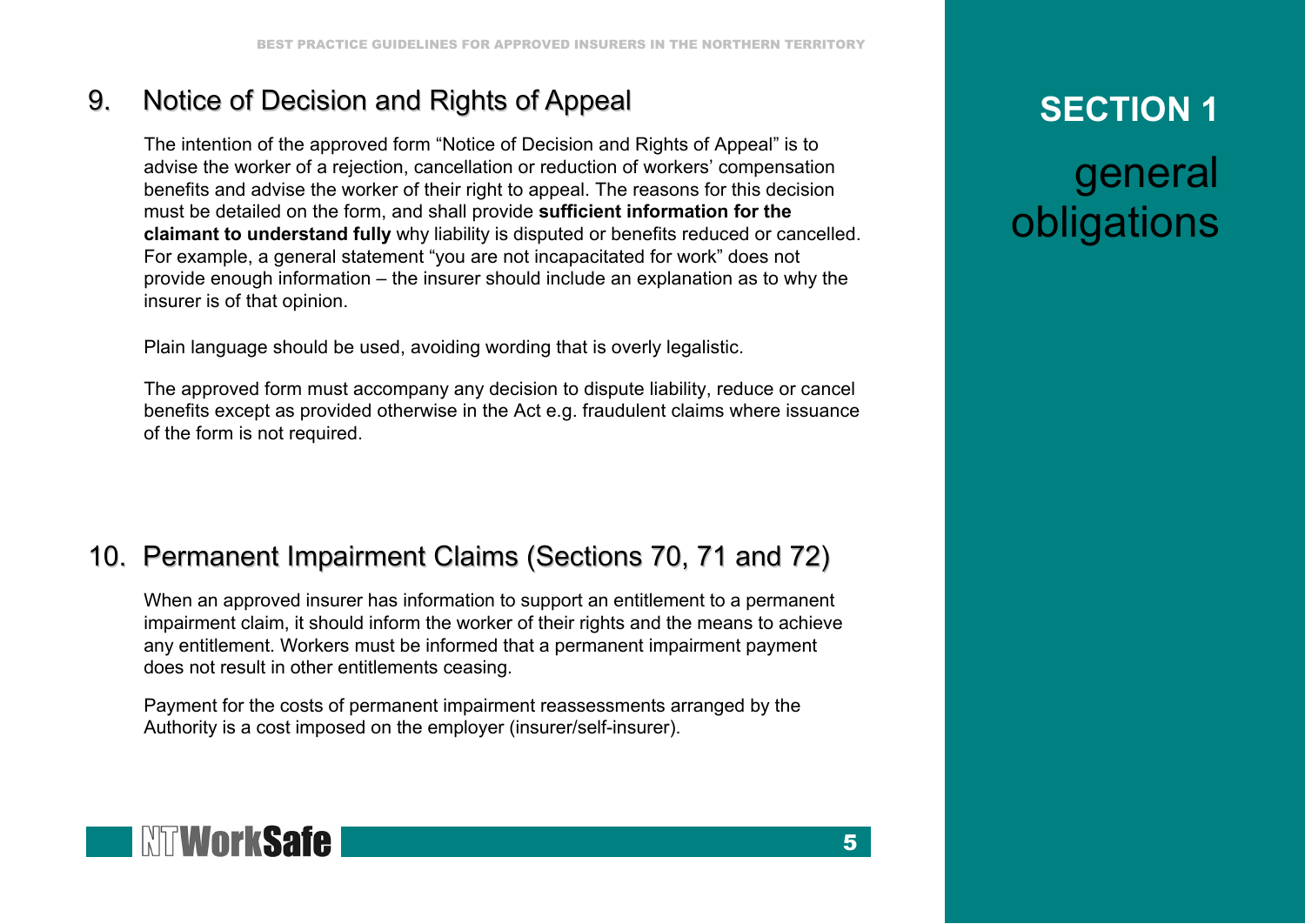# general obligations

### 11. Internal Dispute Resolution

<span id="page-9-0"></span>Each approved insurer should have an internal process for resolving a dispute between the injured worker and the approved insurer, or its representatives. This process should be readily accessible by injured workers without any charges imposed by the approved insurer. The internal process should provide a fair and timely method of handling disputes. NT WorkSafe considers a 5 working days response time to be reasonable. The insurer should establish procedures for the monitoring of such disputes and report annually to NT WorkSafe.

#### <span id="page-9-1"></span>12. Representation at Mediation Hearings

Approved insurers should ensure that, other than in exceptional circumstances, claims officers attend mediation conferences in person. They should have the authority to make decisions concerning the claim, that allows for decisions to be made during the mediation process (for example telephone instructions).

It is expected all parties to the mediation will approach mediation in the spirit of the legislation and demonstrate a genuine willingness to help resolve the dispute. Even if an insurer's position is correct and not changing, mediation is a valuable opportunity to fully explain to a worker the reasons for a decision – possibly avoiding unnecessary legal action.

The insurer's representative should always be mindful that the legislation is social in nature and intended for the benefit and protection of injured workers.

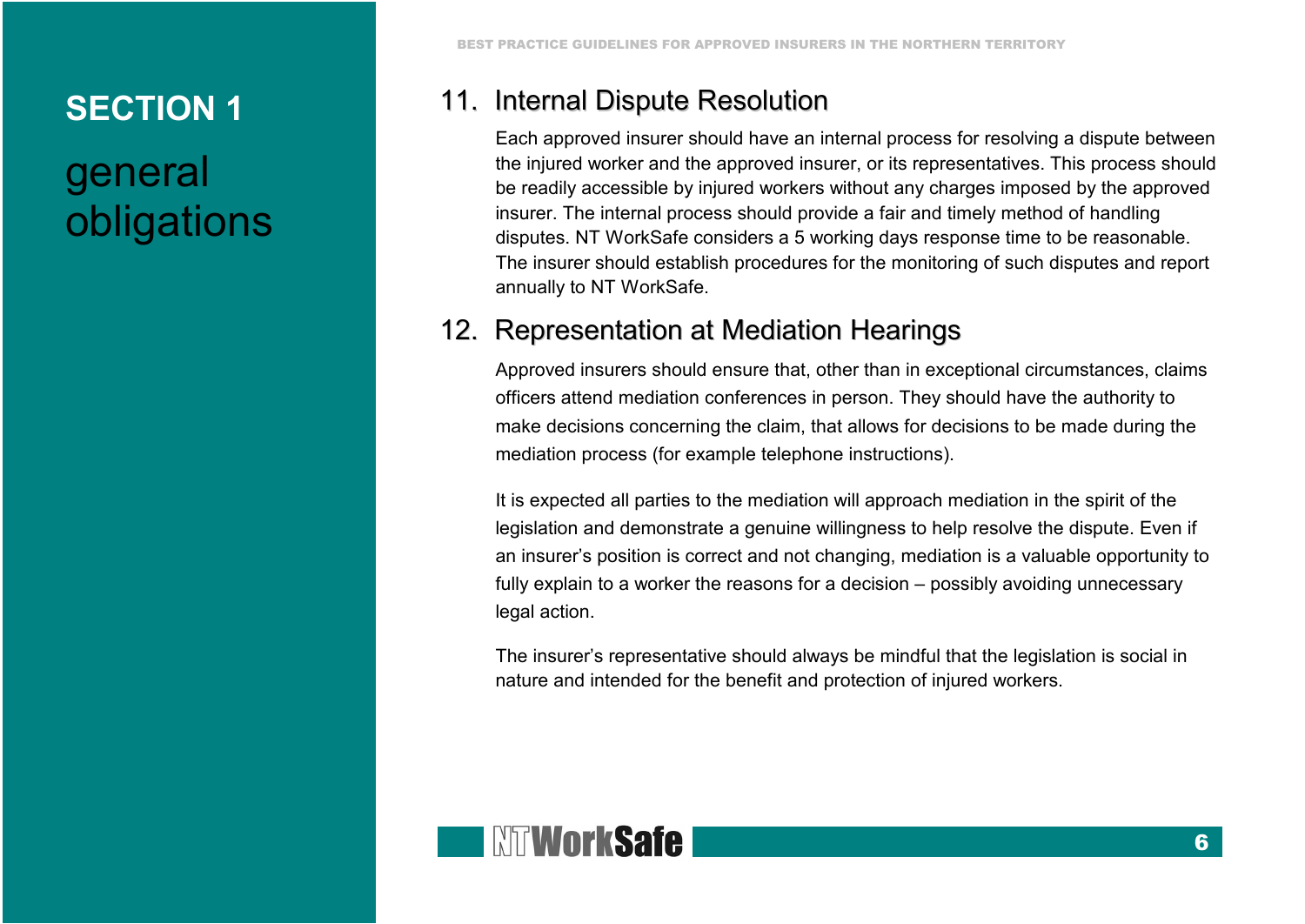#### <span id="page-10-0"></span>13. Denial of Claims and Variations in Compensation

The decision to deny (dispute) a worker's compensation claim is a serious and onerous decision and must only be made after careful consideration by a staff member with appropriate authority and delegations. It is important that insurers make fair and consistent decisions.

Variations in compensation should only be made by staff with appropriate authority, delegations and experience.

### <span id="page-10-1"></span>14. Settling of Journey Claims

It is expected that approved insurers will observe the NT WorkSafe bulletin "Guidelines for the Settling of Journey Claims".

### **SECTION 1**

general obligations

7

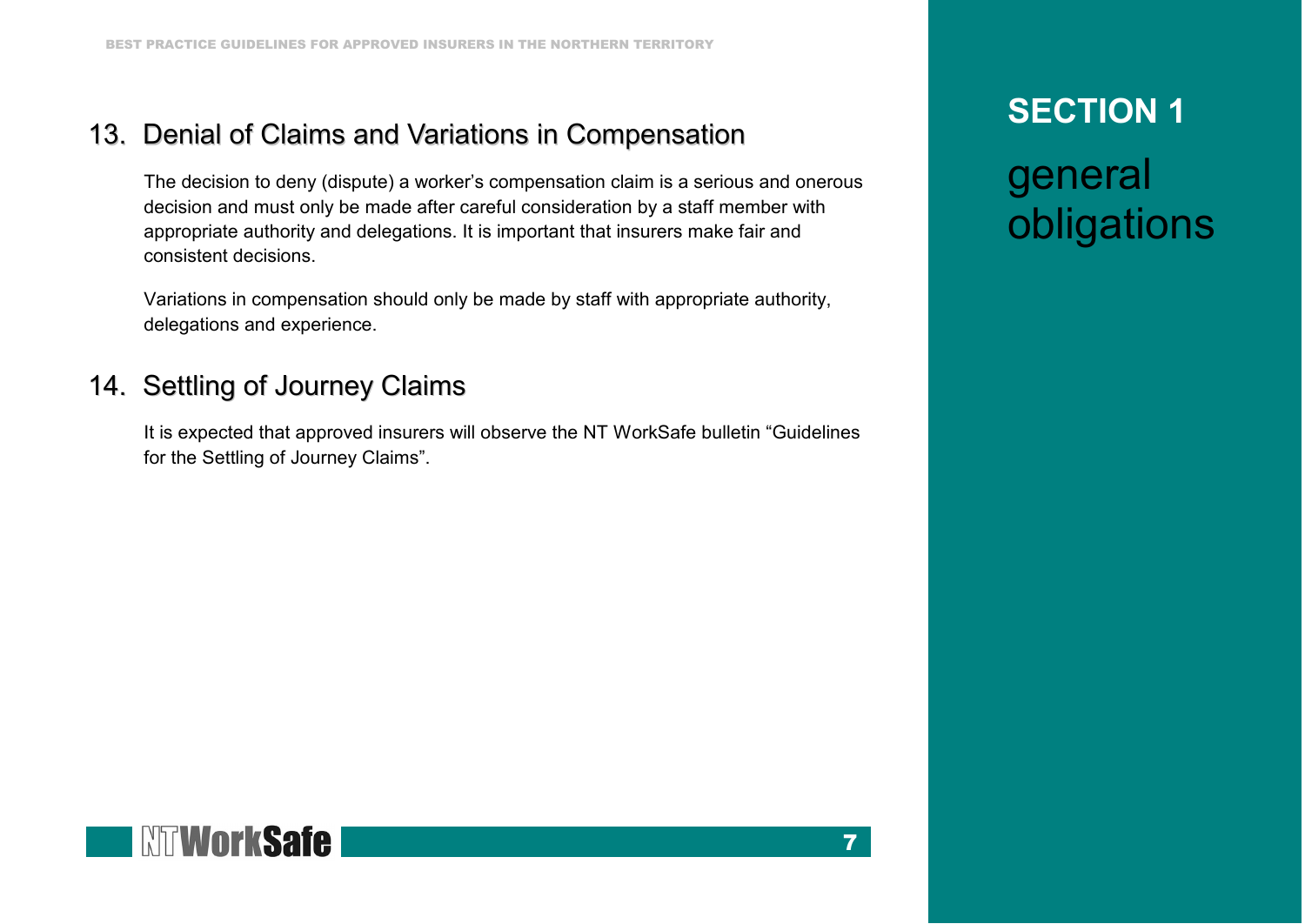# general obligations

#### <span id="page-11-0"></span>15. Use of Medical Practitioners

The primary care provider is the worker's treating medical practitioner and in accordance with Section 90B, any requests for medical opinions must in the first instance be obtained from this source.

If the insurer wishes to seek another opinion the treating practitioner must be given the name and contact details of the medical practitioner who will be giving another opinion.

For the purpose of s91 – medical examinations, reference to a reasonable interval shall be an interval of not less than 6 months, unless there are special circumstances. Special circumstances may include:

- The workers injury is unstable, for example increasing medication use, increased frequency of treatment, or new treatments, increasing or erratic absence from work during a return to work program, or increasing restrictions issued by the medical practitioner.
- There is a change from the original diagnosis, for example a psychiatric diagnosis.

Prior to each appointment with an independent medical examiner (IME), the treating medical practitioner must be provided with the name and contact details of the IME who will be examining the worker. This should be done with sufficient time for the treating medical practitioner to contact the IME if they so choose.

On receipt of the IME report, a copy must be provided to the workers treating medical practitioner. The service standards within this guide provide for 5 working days for the opinion to be provided to the treating medical practitioner.

## **I NTWorkSafe**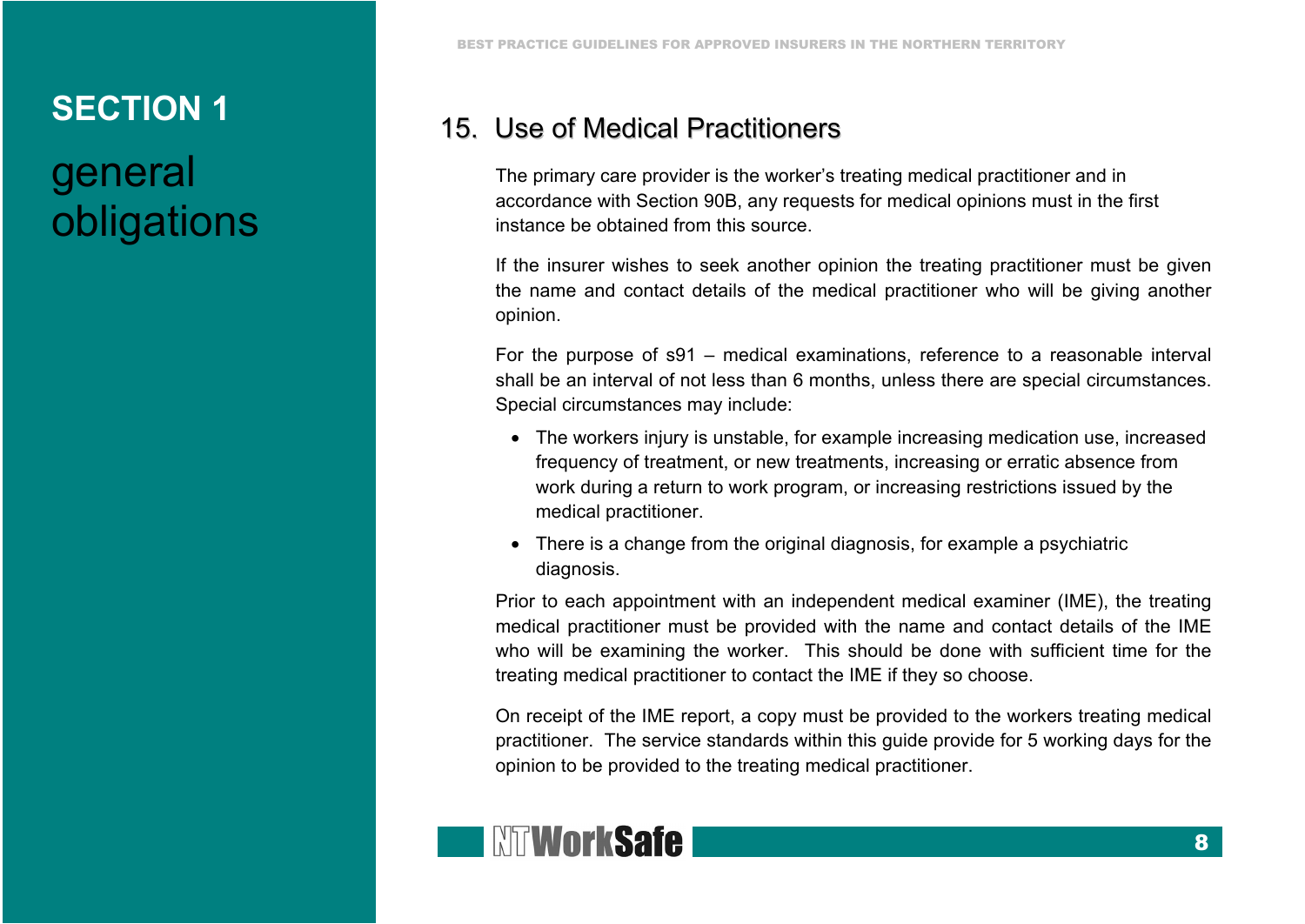<span id="page-12-0"></span>Where there is conflict in medical advice or opinion, every attempt should be made by the approved insurer to resolve the issue. It is the view of NT WorkSafe that the best outcomes will be achieved when insurers discuss any possible alternatives or actions (such as cancellation of an entitlement) with the treating medical practitioner before action is taken.

<span id="page-12-1"></span>The possibility of a case conference involving the medical practitioners (using teleconferencing if necessary), the worker, the rehabilitation provider and the insurer should be explored as another way of dealing with this issue.

#### 16. Review of Files

Approved insurers should review their active claim files on a continual basis to ensure the claim, where possible, is proactively progressed to an early finalisation.

Claims exceeding 13 weeks lost time should have a case management plan prepared to ensure there is a planned, considered approach to ongoing management.

#### 17. Case Conferences

Case conferences between the employer, worker, medical practitioner and rehabilitation provider is an effective tool for achieving best outcomes and all claims involving more than 13 weeks lost time should, where reasonably appropriate, have a case conference arranged.

Consultation with injured workers should occur so that at the worker's request, case conferences may be arranged separately to treatment appointments.

## **WORKSafe**

### **SECTION 1**

# general obligations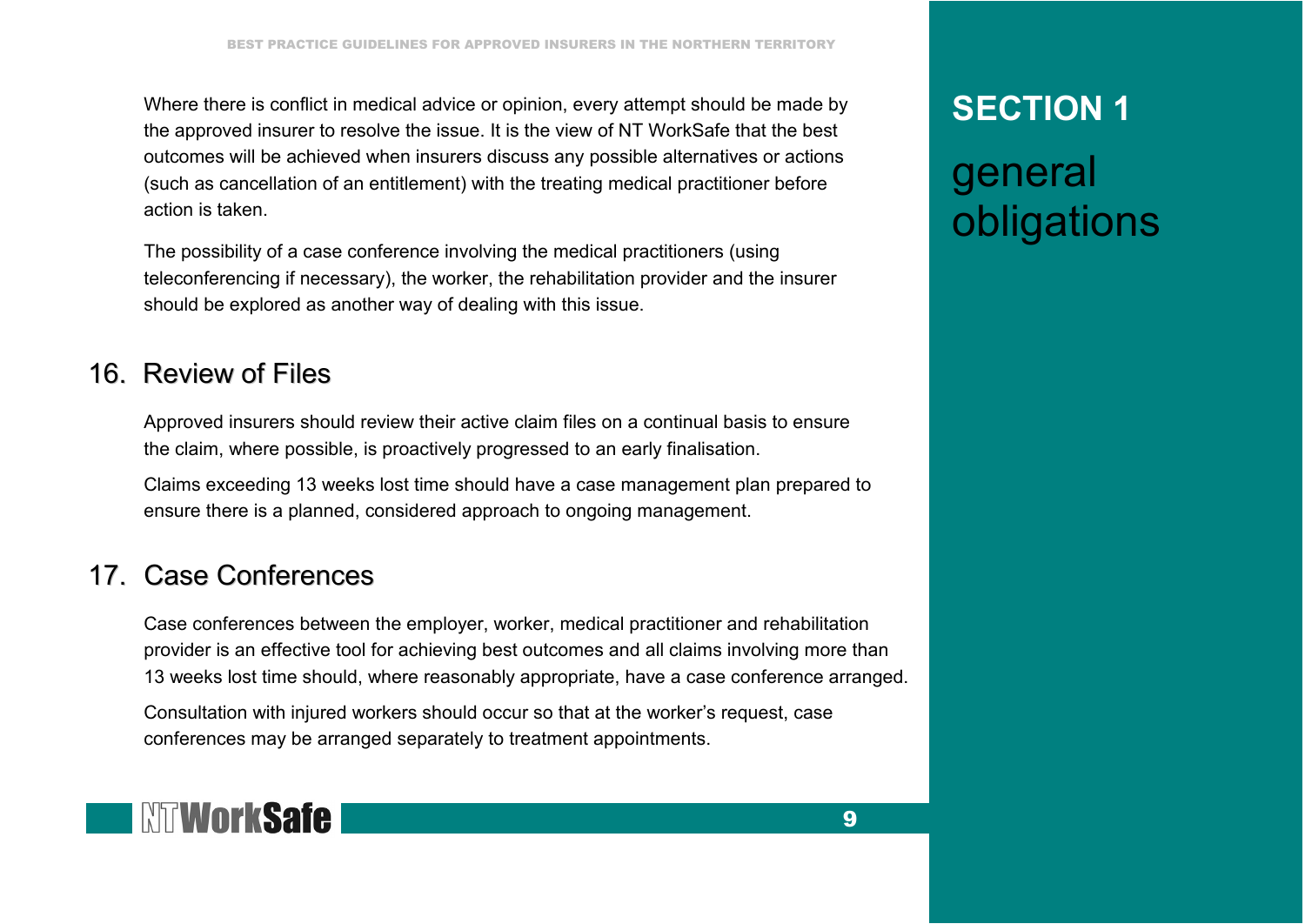# general obligations

#### <span id="page-13-0"></span>18. Rehabilitation

Rehabilitation services are to be a priority consideration of the approved insurer in the early stages of managing a claim. Only rehabilitation providers approved by NT WorkSafe may be used.

While approved insurers have their own internal strategies for effective rehabilitation, the guidelines as publicised by NT WorkSafe should be considered.

Where a worker has an adequate reason for seeking to change rehabilitation provider, insurers will facilitate a satisfactory resolution wherever possible.

#### <span id="page-13-1"></span>19. Denial of indemnity to employer

Denial of indemnity to an employer should only be made by a staff member with appropriate authorities and delegations. The employer should be informed within 7 working days, incorporating the reason for the denial. Such action should be notified to NT WorkSafe.

#### <span id="page-13-2"></span>20. Employers to be kept Informed

Employers should be kept informed of important matters relating to the progress of the claim including the effectiveness of rehabilitation and medical procedures.

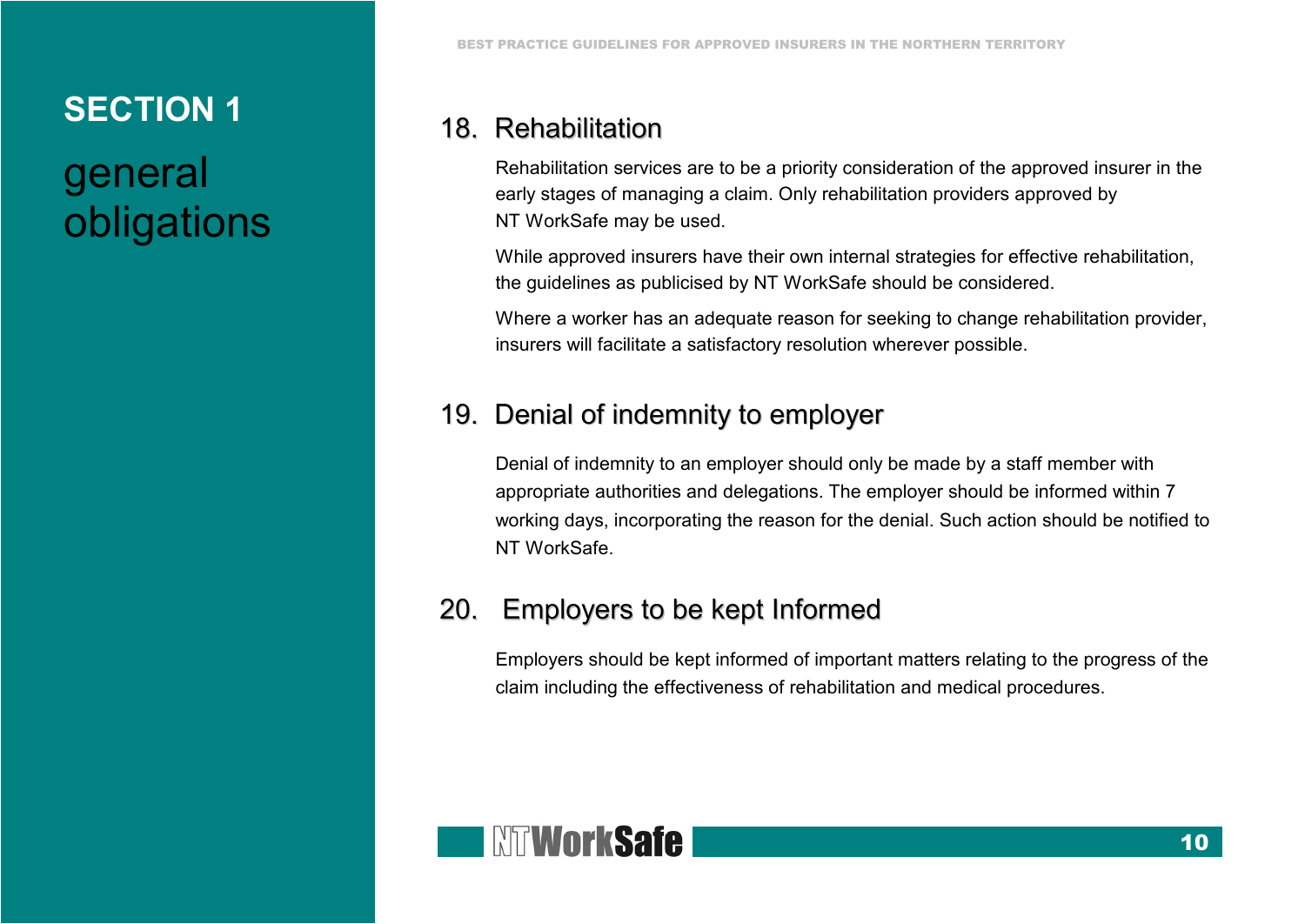#### <span id="page-14-0"></span>21. Notification to Providers

Where liability is rejected or remains uncertain after the statutory period, the approved insurer should notify the relative service providers of this fact.

#### <span id="page-14-1"></span>22. Assessors/Investigators/Surveillance Operators

Approved insurers should have prescribed standards for Assessors/Investigators/Surveillance Operators (such as a requirement to be licenced) and codes of conduct for persons appointed by them to interview or investigate injured workers. Insurers should ensure that these agents conduct themselves in an acceptable, fair and reasonable manner.

### **SECTION 1**

# general obligations

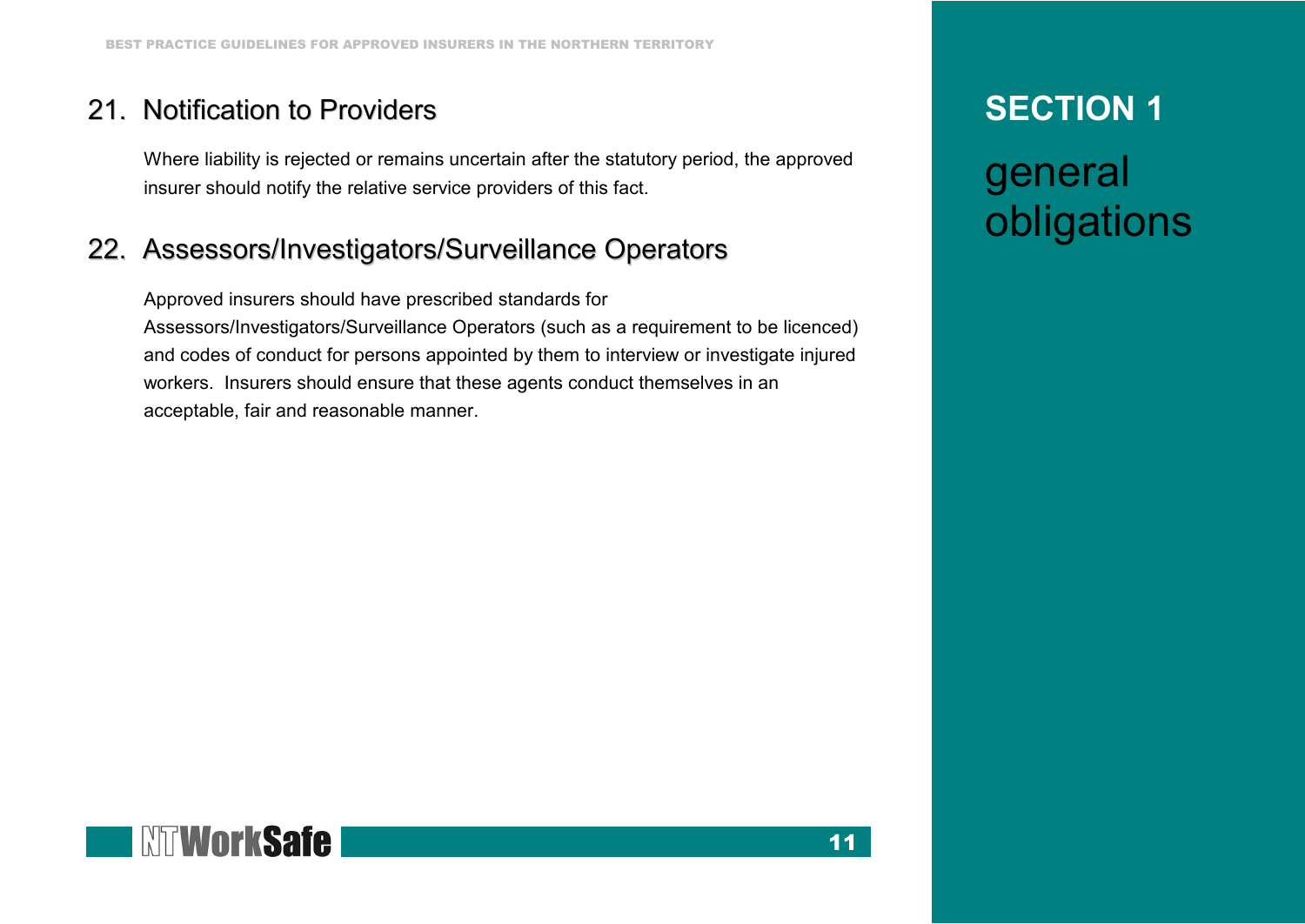# general obligations

#### <span id="page-15-0"></span>23. Risk management

It is important employers understand there is a relationship between effective risk management and the risk of injury at work.

The primary goal of risk management is to eliminate or minimise workplace risk as far as is reasonably practicable. An employer shall ensure that a worker's exposure to a hazard at a workplace is controlled to minimise the risk to the health and safety of the worker.

Where there is a need to control a worker's exposure to a hazard, the control shall be achieved, as far as practicable, through the progressive application of one or more of the following measures:

- eliminate the relevant source of risk entirely
- isolate the source of the risk from workers
- control the source of the risk by engineering means
- control the risk by administrative means (such as the adoption of a different system of work, different working practices, or the introduction of warning systems)
- avoid or reduce the risk by the use of personal protective clothing or equipment.

NT WorkSafe would like insurers to take advantage of whatever opportunities exist to provide education and reinforcement to encourage employers to eliminate accidents by adopting a risk management approach.

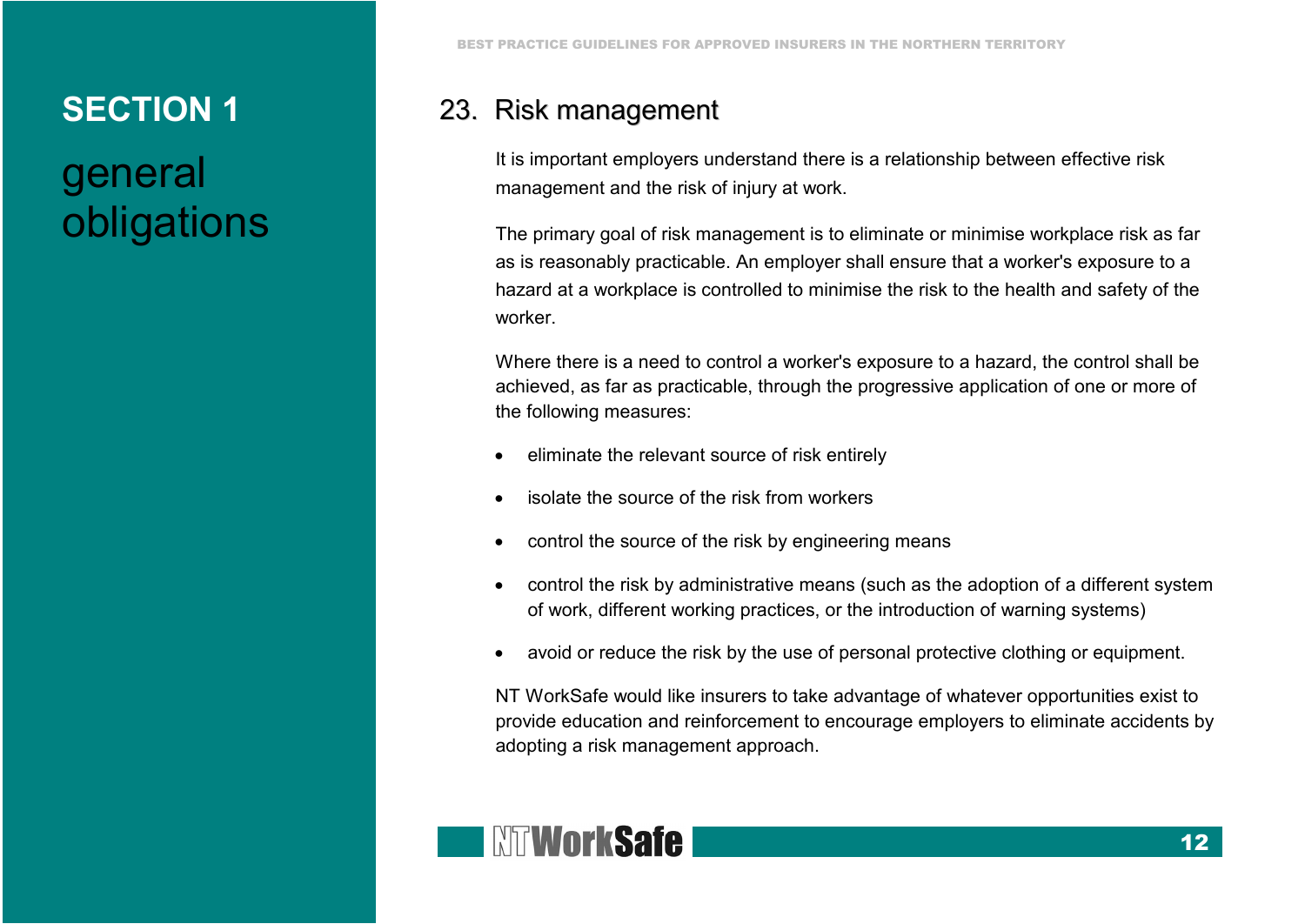### 24. Premium Setting

<span id="page-16-0"></span>Insurers are to set underwriting and pricing guidelines that ensure premiums for individual employers should:

- Encourage employers to develop and maintain safe work practices, and
- Penalize employers who do not ensure the maintenance of safe work practices.

#### <span id="page-16-1"></span>25. Disputes Between Approved Insurers

If there is a dispute over indemnity between insurers, and the claim from the injured worker is genuine, approved insurers must follow the procedures set down for this purpose outlined in Section 126A of the *Return to Work Act*.

#### <span id="page-16-2"></span>26. Difficulty calculating Normal Weekly Earnings (NWE)

Section 85 (2) requires weekly payments to commence within 3 working days of liability being accepted, but on occasions there is non compliance because of difficulty calculating the NWE for casual or temporary employees.

It is the responsibility of the employer and insurer to comply with the legislation.

Reasonable alternatives must be explored in these circumstances (such as a percentage of an award rate) rather than non compliance. If necessary, such payments can be made on a without prejudice basis.

13



# **SECTION 1**

## general obligations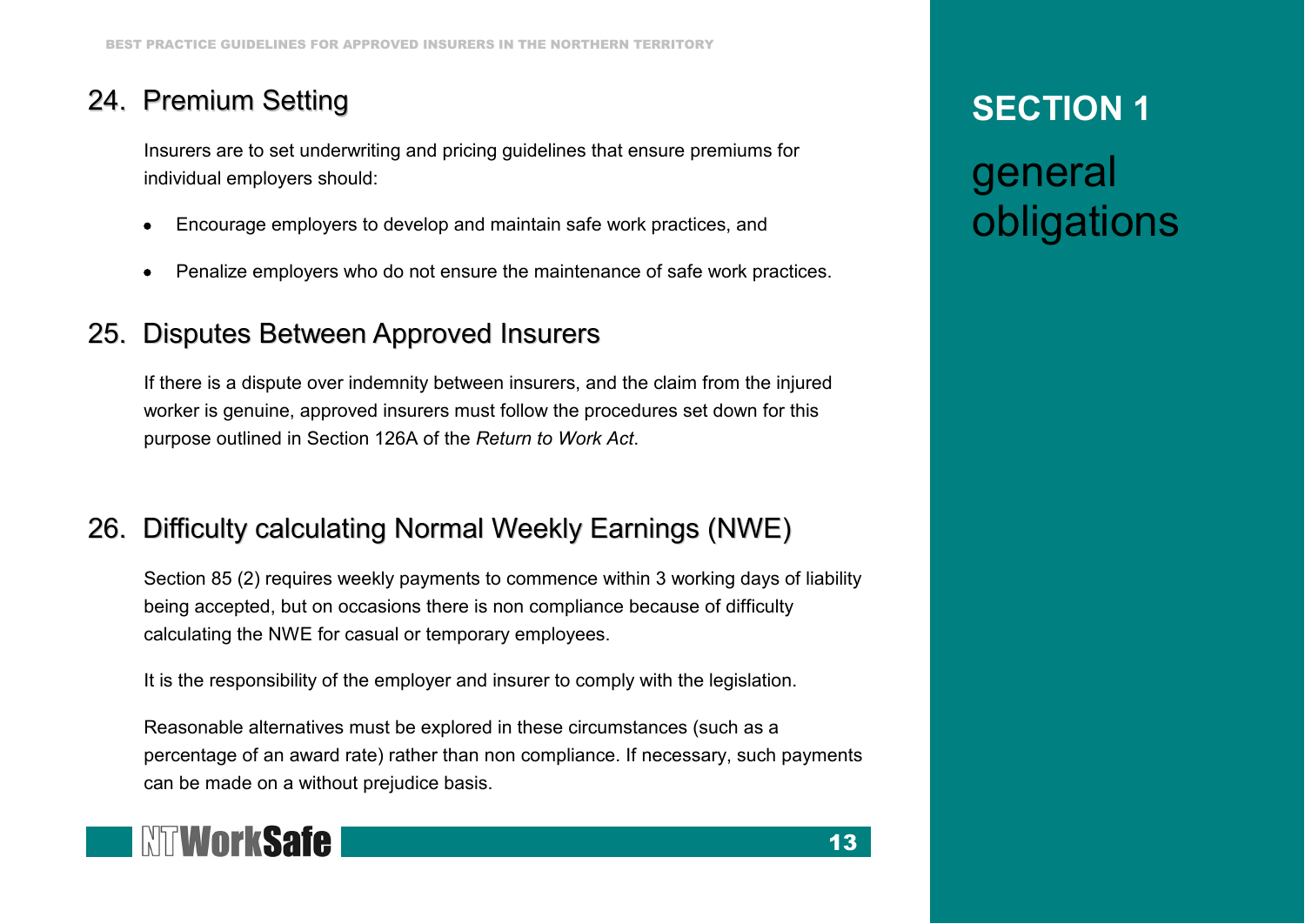# general obligations

#### 27. Taxi Arrangements for Interstate Medical Appointments

<span id="page-17-0"></span>Where workers are travelling interstate for medical treatment and the use of a taxi is necessary for medical reasons, insurers should make arrangements for an account to be arranged with a local provider or pre-payment of taxi expenses rather than expect workers to fund expensive travel costs.

#### <span id="page-17-1"></span>28. Interpreter Services

Where an insurer provides indemnity to an employer who is employing overseas workers and a language difficulty exists, then in the absence of an alternative arrangement (friend, community group) insurers must arrange and pay for interpreter services to ensure workers are given full information in relation to a claim.

### <span id="page-17-2"></span>29. Return of Data to NT WorkSafe

As part of approved insurer status, insurers must comply with NT WorkSafe conditions and information requirements. Each year NT WorkSafe will request information concerning financial performance and other statistical data.

NT WorkSafe also requires data and information as outlined in the document "Insurer Guide to NT WorkSafe Data Requirements". Additional copies are available on request.

In order to fulfil its functions under the *Return to Work Act 1986*, NT WorkSafe requires compliance with quality and timeliness standards for the data supplied to NT WorkSafe.

As part of this process NT WorkSafe will be monitoring compliance rates against the requirements listed below. The target for insurers is 90% compliance.

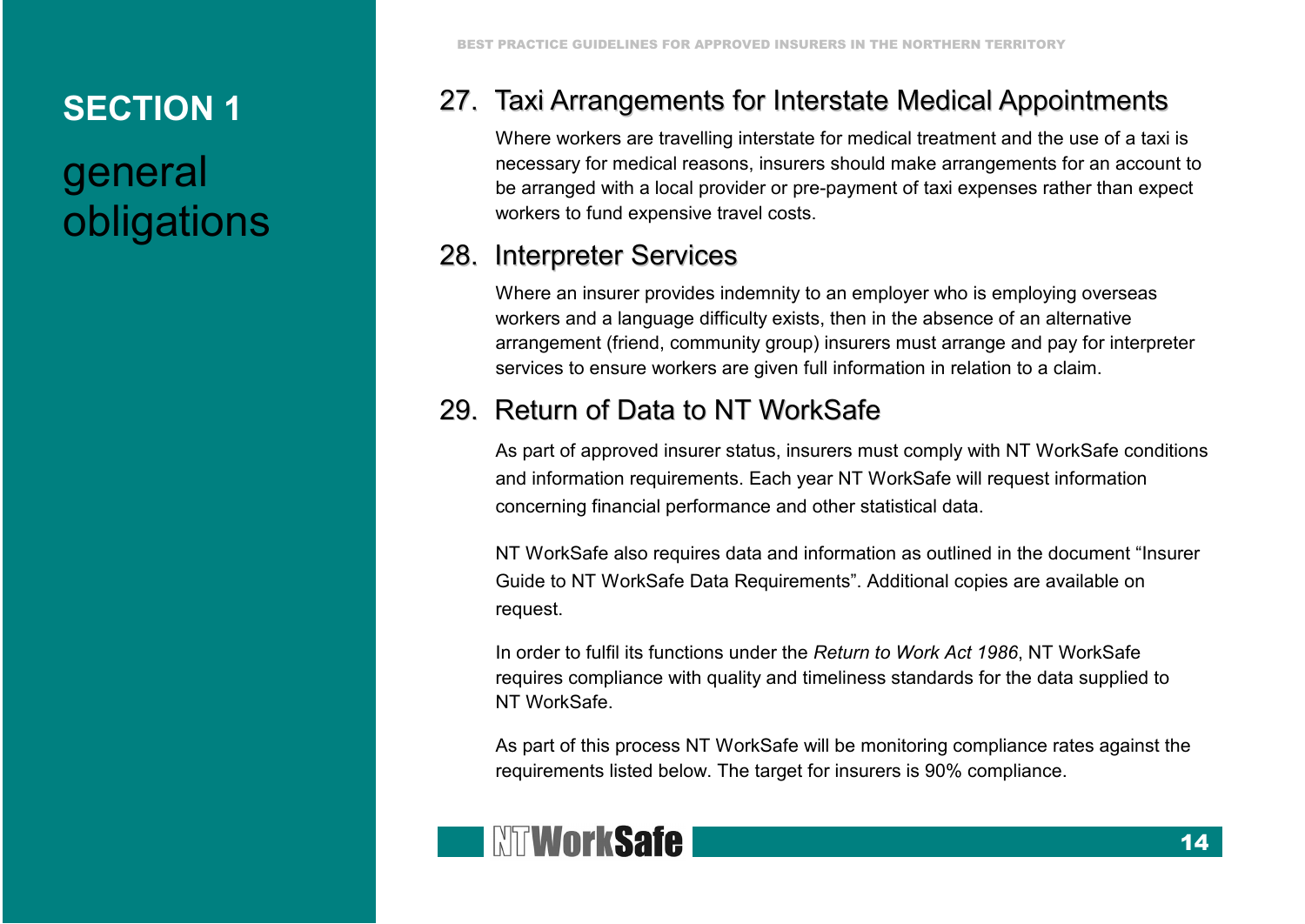#### WORKERS COMPENSATION CLAIMS:

- The worker's compensation claim form and medical certificate of capacity to be forwarded to NT WorkSafe within 2 working days of the initial decision on the claim
- For claim forms downloaded from the internet, the NT WorkSafe claim number is recorded in the field in the top right hand corner of the claim
- The insurer's mandatory fields at the top of Page 1 of the claim form are to be completed as follows:
	- Date claim form received
	- Date worker notified
	- Status (Accept/Reject/Defer) and reason if refused
- Part 2, page 6 of the claim (employers report page) is to be provided
- Ensure insurance policy information provided in section 12 on page 6 (employers report page) is correct
- Medical certificate of capacity first is to be provided
- If the worker or employer has written "see attached or refer attached" in the description of the incident field on page 4 and 7 of the claim [form, ensure the](mailto:datantworksafe@nt.gov.au) attachment(s) is forwarded with the claim form to datantworksafe@nt.gov.au

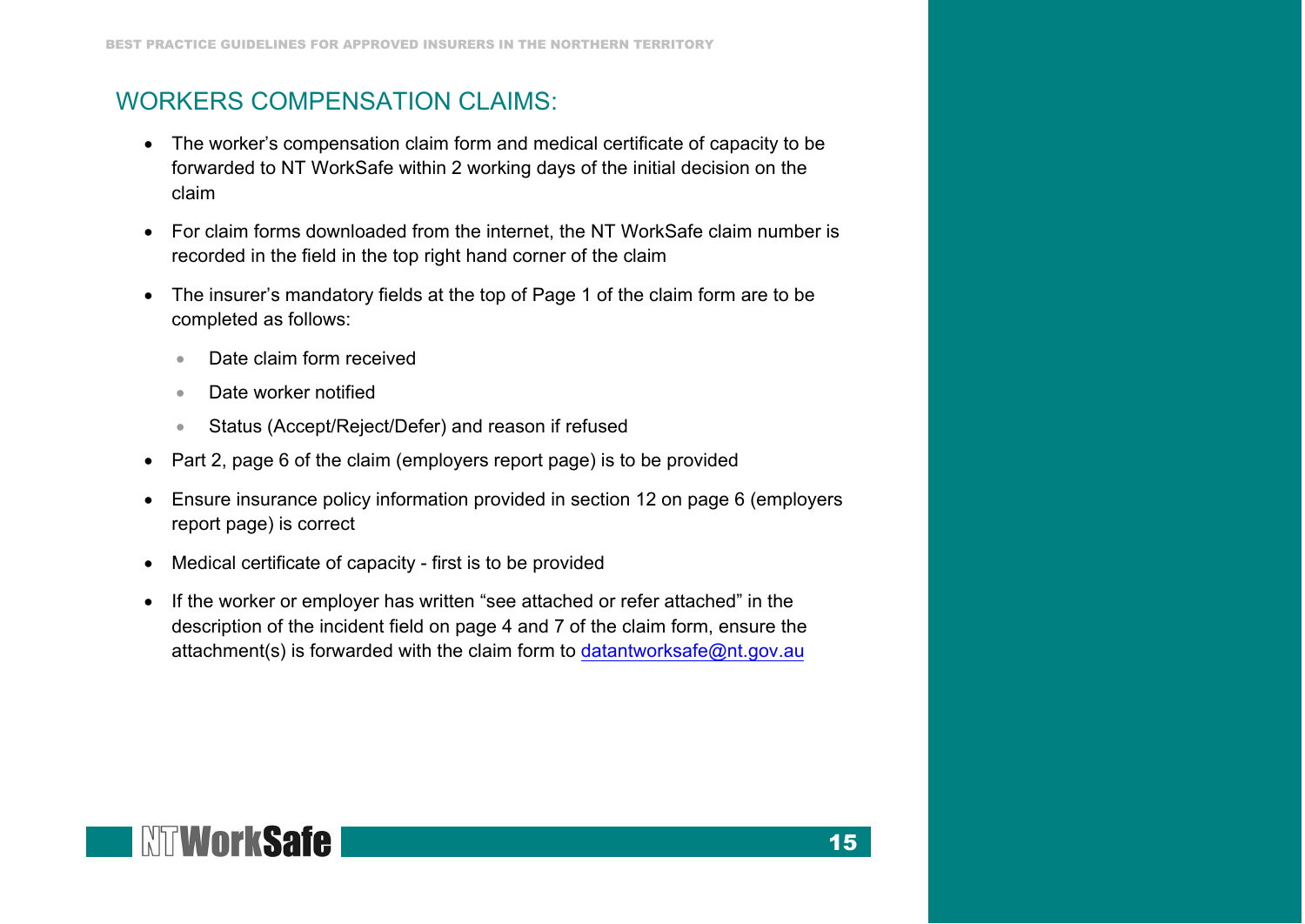#### PROGRESS REPORTS:

Insurers are to provide:

- All current and re-opened claims must be reported whether or not there are any payments in a particular month
- The correct NT WorkSafe claim number
- The status of the claim (Accepted/Rejected/Deferred)
- Finalised claims must not be reported with a Deferred status
- Date worker stopped work
- Date worker resumed work this is mandatory when the claim is finalised but can be supplied at any time during the life of the claim
- Correct NT WorkSafe benefit type code. In particular the correct new benefit codes for rehabilitation costs (75.1 to 75.9)
- Correct spelling of workers names
- If reversing a cheque payment for wages (Benefit 64, 65.0 or 65.7) the negative number of days must be provided

#### INSURANCE POLICY REPORTS:

The ABN number is to be provided (not applicable to self-insurers).